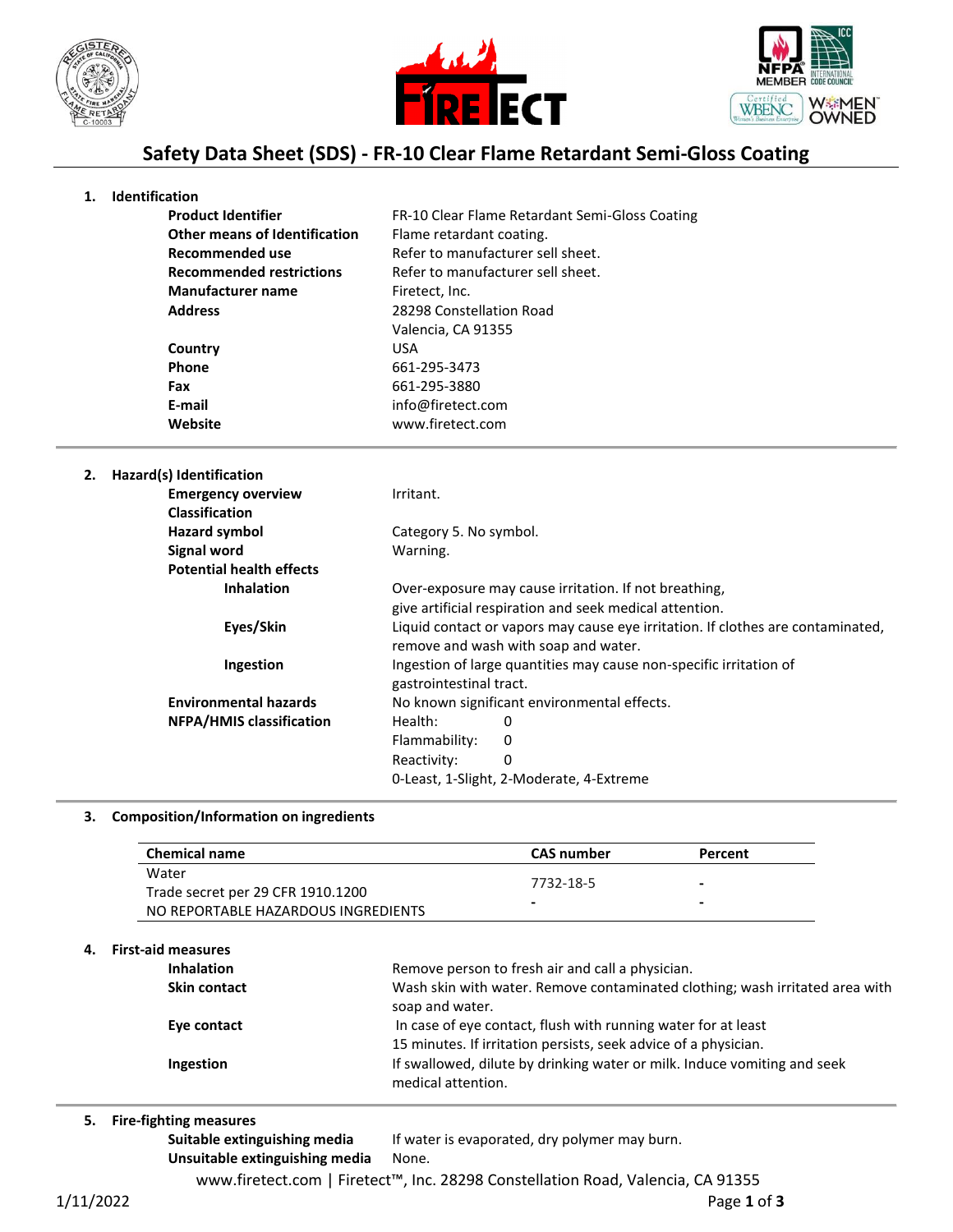|    | FR-10 Clear Flame Retardant Semi-Gloss Coating<br><b>Specific hazards arising from</b> | Personnel not having suitable respiratory protection should                                                                                                                       |
|----|----------------------------------------------------------------------------------------|-----------------------------------------------------------------------------------------------------------------------------------------------------------------------------------|
|    | the substance or mixture                                                               | leave area to prevent exposure to possible toxic gasses.                                                                                                                          |
|    | Special protective equipment                                                           | Water spray, dry powder, and protein type air foams are                                                                                                                           |
|    | and precautions for fire-fighters                                                      | effective; carbon dioxide may be ineffective in large fires due                                                                                                                   |
|    |                                                                                        | to lack of cooling capacity.                                                                                                                                                      |
|    | 6. Accidental release measures                                                         |                                                                                                                                                                                   |
|    | <b>Personnel precautions</b>                                                           | None.                                                                                                                                                                             |
|    | <b>Environmental precautions</b>                                                       | Avoid runoff into storm sewers, ditches, and waterways.                                                                                                                           |
|    | <b>Cleanup measures</b>                                                                | Stop leak, contain by dyking spill area; spilled latex is very slippery, use care to                                                                                              |
|    |                                                                                        | avoid falls. Latex will leave a film upon drying if area is not thoroughly cleaned.<br>Remove as much of spills as possible.                                                      |
|    | 7. Handling and storage                                                                |                                                                                                                                                                                   |
|    | <b>Precautions for safe handling</b>                                                   | Use under well ventilated conditions. Avoid skin and eye contact.                                                                                                                 |
|    | <b>Engineering controls</b>                                                            | If sprayed inside, use local exhaust ventilation. Otherwise,                                                                                                                      |
|    |                                                                                        | general ventilation is adequate.                                                                                                                                                  |
|    | <b>Conditions for safe storage</b>                                                     | Store upright in original sealed containers and in a cool, dry<br>location away from light and strong frost.                                                                      |
|    | <b>Storage temperature</b>                                                             | Store between 40°F and 80°F. Do not freeze.                                                                                                                                       |
|    | <b>Shelf life</b>                                                                      | Shelf life is one year, if stored properly. Once container is opened, chemical<br>must be used completely.                                                                        |
| 8. | <b>Exposure controls/Personal protection</b>                                           |                                                                                                                                                                                   |
|    | <b>VOC</b>                                                                             | 32 Grams/Liter                                                                                                                                                                    |
|    | <b>Exposure controls</b>                                                               | Use appropriate engineering controls such as proper                                                                                                                               |
|    |                                                                                        | ventilation. Where such systems are not effective, wear suitable personal<br>protective equipment, which performs satisfactorily and meets OSHA or other<br>recognized standards. |
|    | Personal protective equipment                                                          |                                                                                                                                                                                   |
|    | <b>Eye/Face protection</b>                                                             | Wear goggles to avoid overspray and splashing. Eye and face                                                                                                                       |
|    |                                                                                        | protection should be in accordance with OSHA 29 CFR 1910.133.                                                                                                                     |
|    | Hand/Arm protection                                                                    | Rubber or plastic gloves are recommended.                                                                                                                                         |
|    | <b>Respiratory protection</b>                                                          | Use an N-95 or P-95 mask.                                                                                                                                                         |
|    |                                                                                        | If sprayed, wear an air-purifying respirator approved by NIOSH in accordance                                                                                                      |
|    |                                                                                        | with OSHA 29 CFR 1910.134(d)(1)(ii). If used in a confined area, a full-face,                                                                                                     |
|    |                                                                                        | powered air-purifying respirator (PAPR) or supplied-air respirator (SAR) is                                                                                                       |
|    |                                                                                        | recommended. Use respirators in accordance with 29 CFR 1910.134(d)(3)(i)(A)<br>Table 1, 29 CFR 1910.134(d)(3)(iii)(B) and 29 CFR 1910.134(d)(3)(iv)(B).                           |
| 9. | <b>Physical and chemical properties</b>                                                |                                                                                                                                                                                   |
|    | Appearance                                                                             |                                                                                                                                                                                   |
|    | <b>Physical state</b>                                                                  | Liquid.                                                                                                                                                                           |
|    | <b>Color</b>                                                                           | Milky white (clear as it dries).                                                                                                                                                  |
|    | Odor                                                                                   | Faint ammonia odor.                                                                                                                                                               |
|    | <b>Odor threshold</b>                                                                  | Not applicable.                                                                                                                                                                   |
|    | pH                                                                                     |                                                                                                                                                                                   |
|    | % volatile by vol                                                                      |                                                                                                                                                                                   |
|    | <b>Freezing point</b>                                                                  | $32^{\circ}F$                                                                                                                                                                     |
|    | <b>Boiling point</b>                                                                   | 200°F                                                                                                                                                                             |
|    | <b>Specific gravity</b>                                                                | 1.0                                                                                                                                                                               |
|    | <b>Evaporation rate</b><br>Vapor pressure                                              | Not applicable.<br>Not applicable.                                                                                                                                                |
|    | <b>Vapor density</b>                                                                   | Not applicable.                                                                                                                                                                   |
|    |                                                                                        |                                                                                                                                                                                   |

**10. Stability and reactivity**